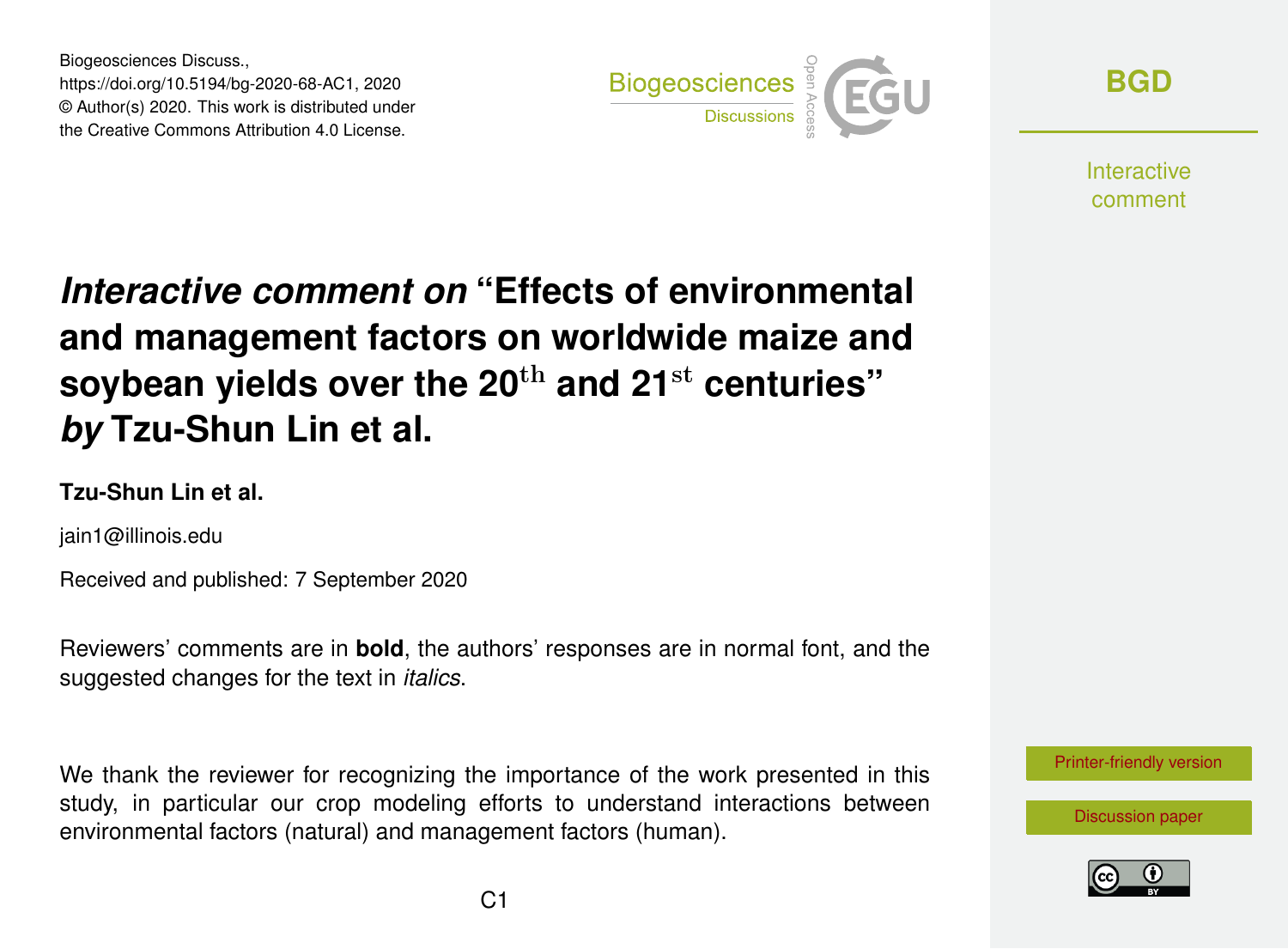**However, when I read the manuscript, there're some concerns and a substantial amount of major comments. At the present stage, I cannot recommend it for publication. Even if my comments to model setup is incorrect, this manuscript requires re-read, re-write, and re-check by co-authors. It requires substantially large modification from beginning to end.**

We completely understand the reviewer's concern. We will thoroughly go throw the MS and improve the readability further by better streamlining the paper. We provide our detailed responses to the major comments below.

#### **Major comments**

**Paper Preparation.**

**The manuscript is not ready for submission. There are many typos and simple mistakes. I can easily find (e.g. grammatically incorrect) such sentences. I strongly suggest the authors check this manuscript from beginning to end and improve description.**

We understand the reviewer's concern regarding typos and simple mistakes. We apologize for these oversights. We propose to proofread the manuscript again and improve its readability.

**In addition, too many figures (15 figures and many tables) in supplemental materials are cited in the result section (Much of results section are supported by supplemental figures). Therefore, it is unfair as a peer-reviewed articles. These supplemental figures are referred from the main text but main text lacks sufficient explanation and interpretation of the figure. These should be improved.**

Originally, we moved those figures, tables, as well as some technical information to the supplementary section (SS), because they were providing extra details related to the individual aspects of the study but not critical to support the conclusion of the study findings, and whose inclusion in the main text would have disrupted the flow of

## **[BGD](https://bg.copernicus.org/preprints/)**

Interactive comment

[Printer-friendly version](https://bg.copernicus.org/preprints/bg-2020-68/bg-2020-68-AC1-print.pdf)

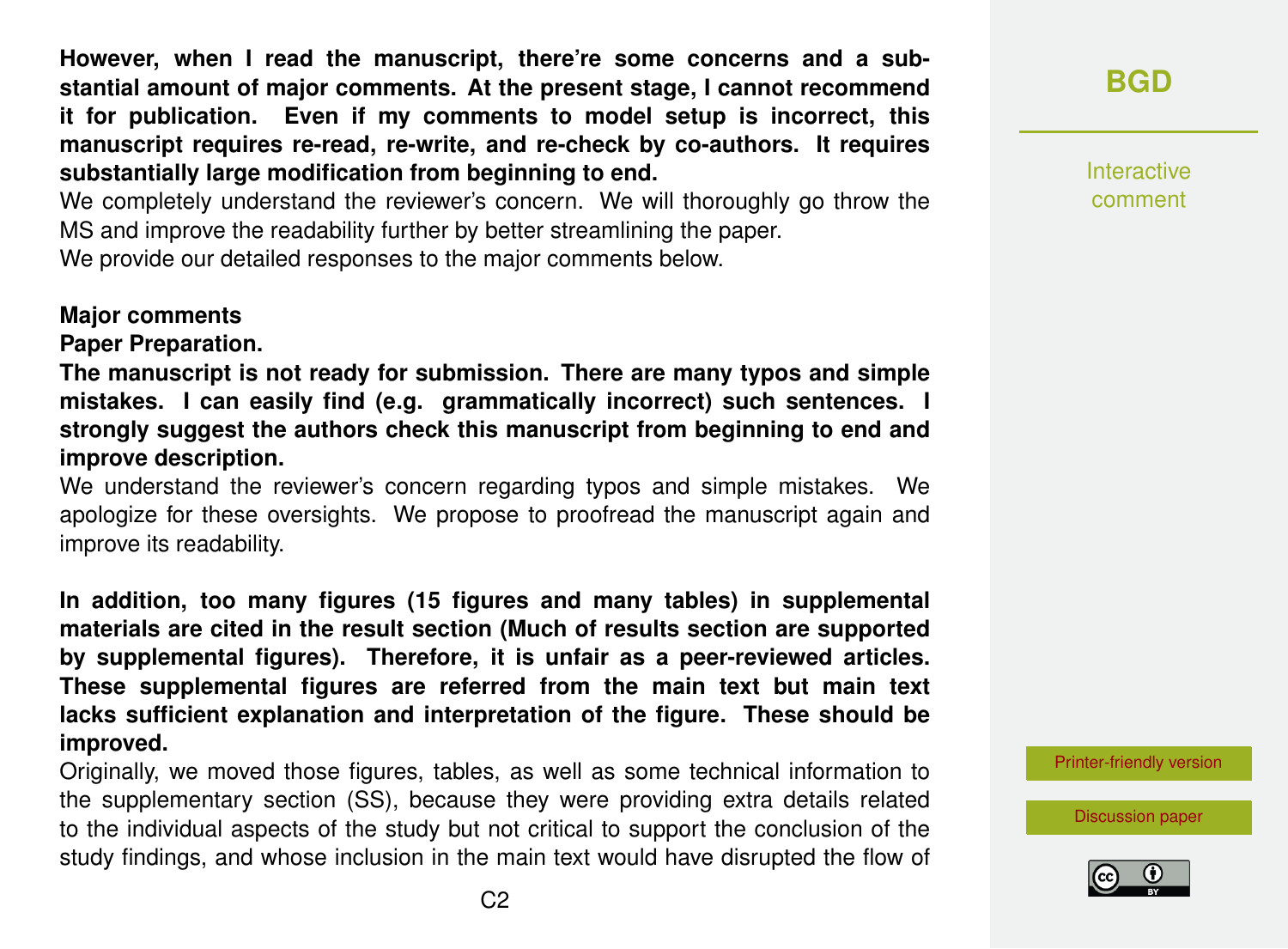the descriptions of the results. However, we appreciate the reviewer's concerns that the SS contains too many figures and other material, which would be published as a separate document along with the paper. To address the reviewer's concern, here we propose the following changes: (1) move most of the technical information and some figures and tables to appendices, (2) retain some of the material in the SS, and (3) move some to the main text. See below our detailed plan:

*(1) Material to be Moved to Appendix Section* According to the Biogeosciences policy, appendices are part of the manuscript, which are published right after the conclusions and discussion sections. In specific, we propose to move the following supplementary text sections, figures, and tables to the Appendix Section.

(1.1) Merge e following four text sections (Text S2-S5) into one Appendix B:

Text S2. Estimation of Crop Specific Harvested Area for Irrigated and Non-Irrigated Conditions Text S3. Estimation of Crop Specific N Inputs at Spatial Scale Text S4. Estimation of Irrigation Water Amount Text S5. Estimation of Crop Specific Planting Time

Appendix B: Estimation of Crop Specific Harvested Area, N Input, Irrigation Amount, and Planting Time We will also move Figure S5 and Table S1, which are cited in Text S4 and Text S5, to Appendix B

(1.2) Move the following text sections to the Appendix Section to standalone Appendices:

Text S1. to an Appendix Section with the following title: Appendix A: Bias Correction of Future Climate

Text S6 to an Appendix Section with the following title: Appendix C. Seeding and Plant Residue Removal Rates We will also move Table S2, which is cited in Text S6, to Appendix C

Text S7 to an Appendix Section with the following title: Appendix D. ISAM Model Simu-

Interactive comment

[Printer-friendly version](https://bg.copernicus.org/preprints/bg-2020-68/bg-2020-68-AC1-print.pdf)

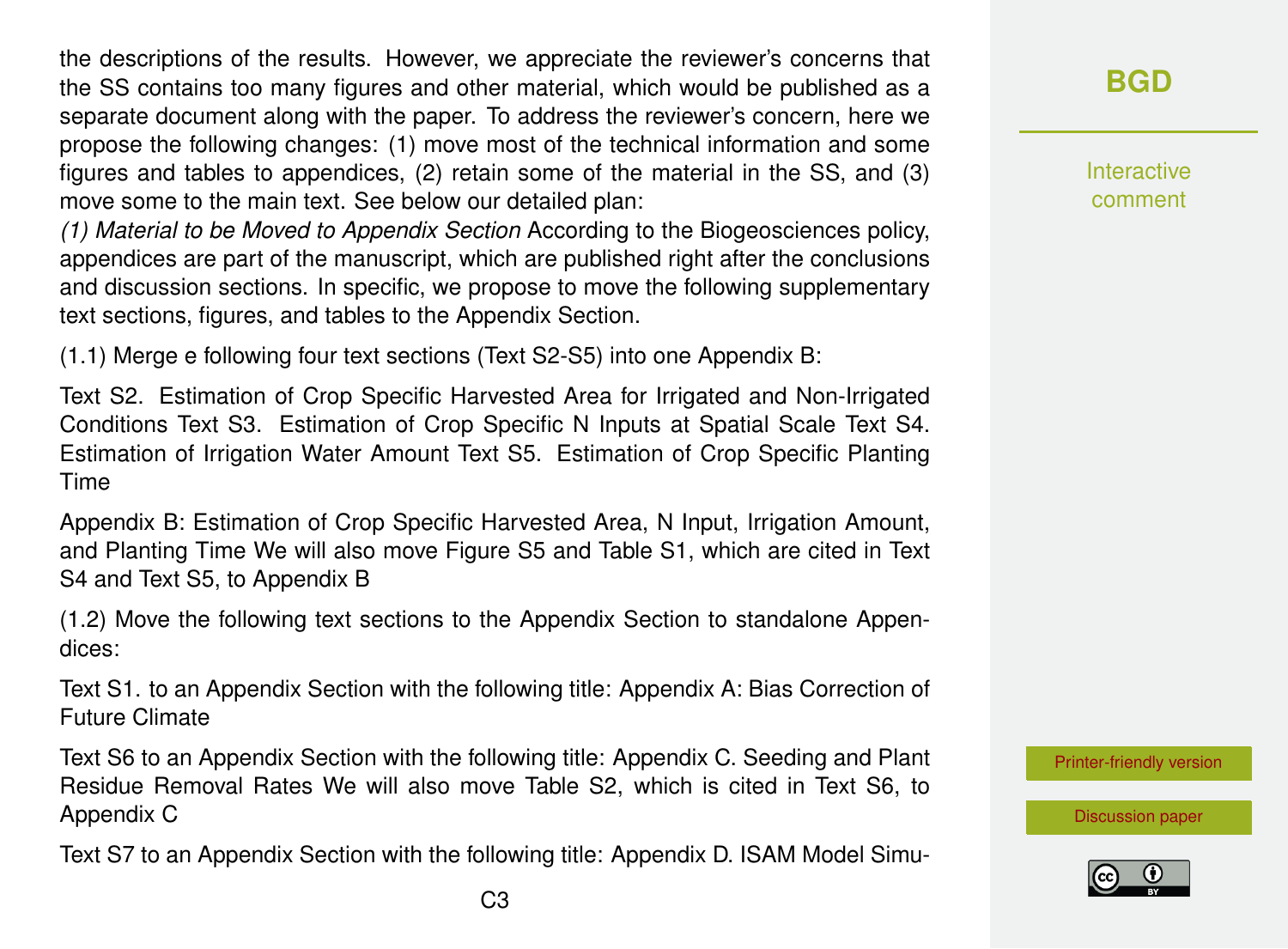lations Yields for Maize and Soybean for FACE Sites We will also move Figure S7 and Table S3, which are cited in Text S7, to Appendix D

Text S8 to an Appendix Section with the following title: Appendix E. Implementation of the N Stress Effect on Carbon Allocation We will also move Figure S8 and Table S5, which are cited in Text S8, to Appendix E

Text S9 to an Appendix Section with the following title: Appendix F. Heat Stress effect on Crop Productivity

Text S10 to an Appendix Section with the following title: Appendix G. The Calculation of the Percent Bias (PBIAS)

Text S11 to an Appendix Section with the following title: Appendix H. Calculation of Detrended Yield We will also move Figure S9, which is cited in Text S11, to Appendix H

Text S12 to an Appendix Section with the following title: Appendix I. CLM and AgMIP Model Results for the FACE Sites We will also move Tables S4, which is cited in Text S12, to Appendix I

Appendix J: Figures Figure S12: It shows the model estimated LAI for the period 1996- 2005 and for the 2090s under two future scenarios. While the observations suggest that LAI for soybean for the tropical regions is the lowest, we added this figure to show that the model estimated LAI for soybean is consistent with the observations. We propose to move this figure to the Appendix section.

Figure S13: This figure shows the model simulated leaf net photosynthetic rates for C4 crops, maize and C3 crops, soybean response to leaf temperature, which are important results. Therefore, we propose to move this figure to the Appendix section

*(2) Material to be Retained in the Supplementary Section* We will retain the following Text, Tables, and Figures in the supplementary section because these are not critical to supporting the conclusion of the paper.

**[BGD](https://bg.copernicus.org/preprints/)**

Interactive comment

[Printer-friendly version](https://bg.copernicus.org/preprints/bg-2020-68/bg-2020-68-AC1-print.pdf)

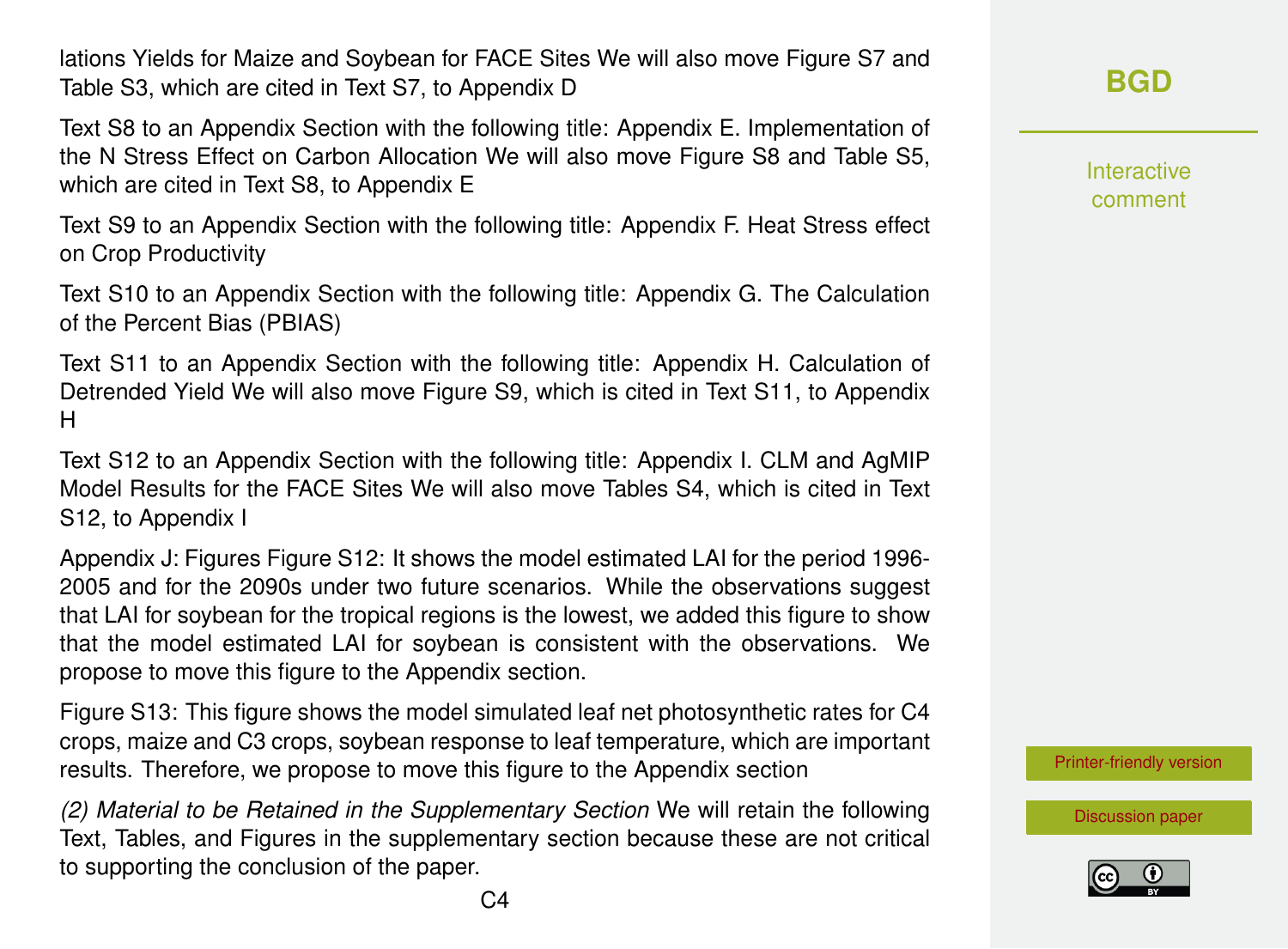2.1 Figures Figures S1-S4, S6: These figures describe the model input data, which we adopted from other published studies.

Figures S10-S11a-c: These figures are the expansion of Figures 3 and 4. Figures 3-4 describe the results at a regional scale, which are further expended to the gridded scales in Figures S10-S11ac.

Table S6: The table shows the maize and soybean yields (t/ha) at global and regional scales averaged over the period 1996-2005 for the reference case (ERef) and for the [CO2] (ECO2), climate (ECli), irrigation (EIrr), nitrogen input (ENit) and harvest areas (EHar) factor cases; and the

*(3) Material to be Moved to the Main Text* Figures 14S and 15S: These figures are showing the model estimated effect of heat stress and harvested area change on crop yield under two scenarios. These figures are cited multiple times in the main text. Therefore, we propose to move these figures to the main text.

**Model Setup In the experiments of sensitivity check, the authors conducted many experiment with one input time-invariant. In the experiment, the authors set 1901-1920 values for 1901- 2005 simulation and 1996-2006 values for 2006- 2100 simulation. If the description is true, I have serious concern of the model outputs. If we consider atmospheric CO2 concentration as time-invariant parameter, model run was conducted using 1901-1920 CO2 concentration for 1901-2005 and 1996-2006 CO2 for 2006-2100. This setup include large jump of CO2 concentration, and this may introduce unrealistic jumps of outputs s around 2005. So, in my guess, results on future changes contain large biases caused by jump of input parameters for sensitivity tests. This should be avoided.**

We would like to clarify the procedure of model simulations. We propose to revise the text in the paper to describe the model simulation procedure better.

First, we agree that increasing the concentrations to 1996-2005 value in the year 2005 in the historical invariant CO2 case would have introduced an unrealistic jump in the Interactive comment

[Printer-friendly version](https://bg.copernicus.org/preprints/bg-2020-68/bg-2020-68-AC1-print.pdf)

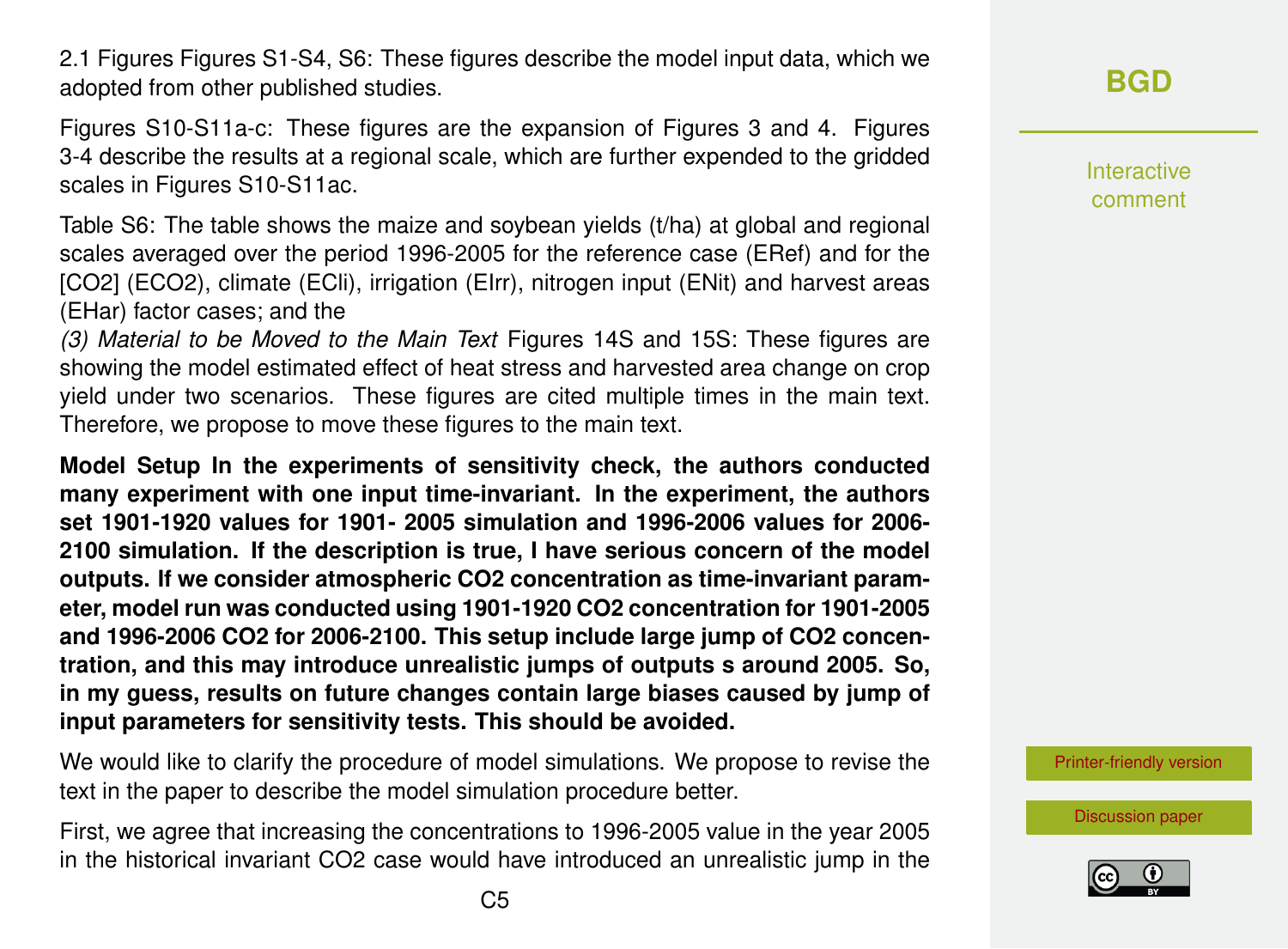model output in the year 2001(2005). However, this is not our modeling approach. We perform two different CO2 invariant cases, one is a historical case, and another one is a future case as explained below:

For the historical CO2 invariant case, we run the model from 1901 to 2005 with fixed CO2 concentration at the 1900 level.

For the future invariant CO2 case, we first run the model for the reference case for the period 1901-2000; the reference case has a varying climate, CO2 and other environmental and management inputs. Then we continue the model run from 2001-2100 with CO2 concentration fixed at the 1996-2005 mean value (ca. 369.0 ppm), which is ca. 2000 value (368.2), but other variable values are assumed to change as in the reference case. Note that we compare the results for the 2090s (e.g., averaged over 2090-2099) relative to 1996-2005 (ca. 2000), which has already been stated in the main text. Following this approach, there is no sudden jump in the model output for the yields in the year 2000 (or 2005), and the year 2000 model results are the same for CO2 invariant and reference cases.

We will revise the text from lines 135-137 and clarify this point in the revised MS as follows:

*The five additional simulations, ECO2, ECli, EHar, ENit and EIrr are performed differently for the period 1901-2005, and for the period 2006-2100. For the 1901-2005case, one of the five factors remains fixed at the 1901 level, whereas all other factors vary with time as in ERef. For the future time case, first we run the model for the ERef case for the period 1901-2000. Next, we continue the model run from 2001-2100 with one of the five factors remains fixed at the 1996-2005 mean value, which represents ca. 2000 value, but other variable values are assumed to change as in the ERef case.*

**Interpretation of Results Manuscript contains many figures (in main text and supplement). However, these figures were not well-evaluated and discussed in the main text. I believe these figures contains many important implications. How-** Interactive comment

[Printer-friendly version](https://bg.copernicus.org/preprints/bg-2020-68/bg-2020-68-AC1-print.pdf)

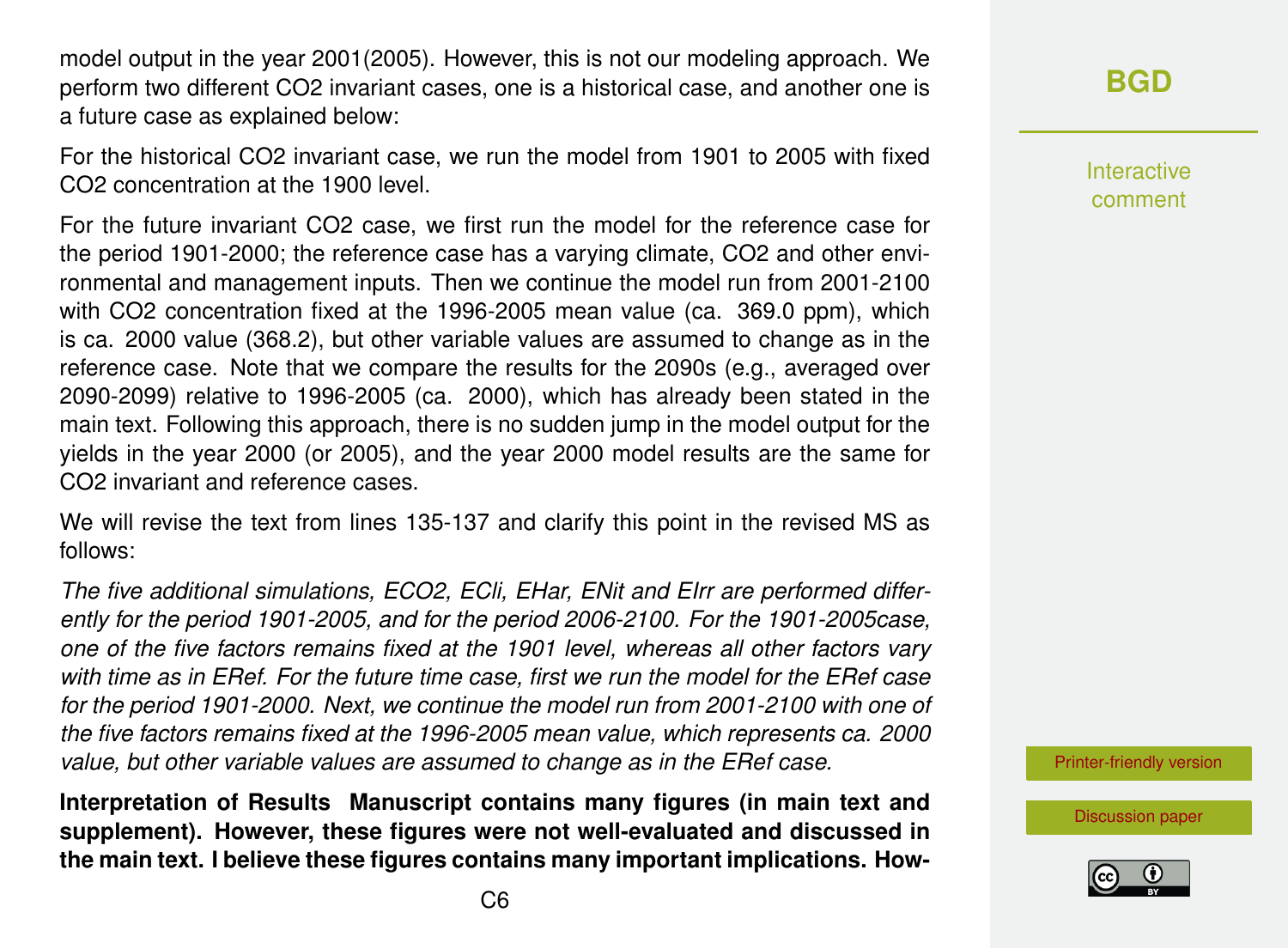#### **ever, this manuscript fails on this point.**

We agree that there are lots of important results that can be drawn from these figures. However, we have discussed only those aspects of these figures, which are directly or indirectly related to the objectives of this study. However, we have re-evaluated each figure and table discussion, and propose to add the following additional explanations as we find appropriate.

Figure S4: This figure shows the future changes in the N input at the regional scale. We propose to add the following text in line 112 to describe the N input distribution at a regional scale based on this figure:

*For future scenarios, the global average N application rates are higher and more prevalent in greater increased harvested areas, including SA, AF, and SSEA, under RCP4.5 compared to those under RCP8.5 conditions (Figure S2b and S4). In the 2090s, N rate is decreased in NA and EU under RCP8.5; however, it is increased in EU and decreased in NA under RCP4.5. In CHN, there is a negligible change under RCP4.5 but an increase in the south under RCP8.5.*

Table S2: These tables describe the changes in seeding rates and residue management. Since their revised input, as shown in Table S2, improve modeled crop yields at regional scales (Table 2), particularly in AF and SSEA), we propose to add the following text in lines 162 describe these improvements:

*The updated seeding rates at the sowing time are usually lower for soybean in CHN, AF and SSEA (Table S2). After implementing these modifications, the modeled yield for soybean is reduced and the revised yield in these regions for 1996-2005 compares better with the observation data (and the biases in the modeled yield relative to the historical time are reduced (Figures 1 and 2).*

Table 2: This table shows the global and regional-scale percent bias (PBIAS,

*Also, uncertainty in the input data, such as climate, soil, or crop management, might*

Interactive comment

[Printer-friendly version](https://bg.copernicus.org/preprints/bg-2020-68/bg-2020-68-AC1-print.pdf)